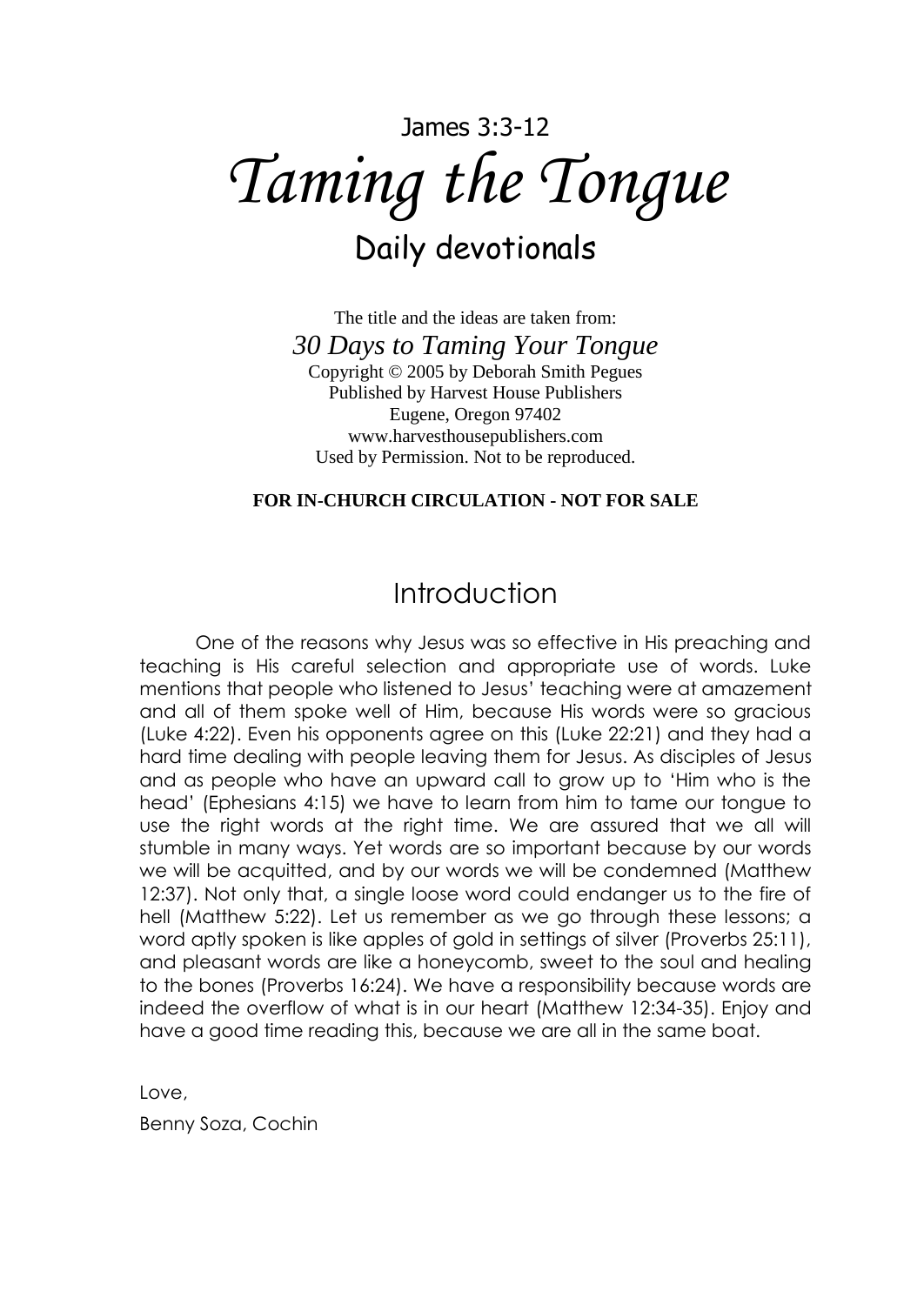### *Day 1* (Date :...............................) The Lying Tongue – Part 1

#### Proverbs 12:22

Lies destroy relationship with God and with people. Lying makes us insecure. We lose our confidence. God hates a lying lip. There are different forms of lying: deceitfulness, half-truths, exaggerations and flattery.

### **Deceitfulness**

#### 1 Peter 3:10

A deceitful lip makes our life miserable and shortens our good days – warns Peter. Remember what Jacob (name means deceiver) has done with Esau? He and his mother agreed together to deceive his father in order to get the birthrights of his brother Esau. Dressed up like Esau, he approached Isaac his father to get the blessing belonged to his elder brother. Later Esau came to know about the deception and there was anger and bitterness, Esau wanted to kill Jacob. Jacob had to run away to a distant land, working under his uncle. The story goes on and we see Jacob is getting deceived by his uncle many times. Life was miserable, happy days did not last for many days.

#### Psalm 55:23

What makes you deceitful? We tend to be deceitful when we don't trust in the Lord. It is like slapping God.

#### **Half Truths**

Integrity is derived from the mathematical word 'integer,' means a whole number and not a fraction of a number. Integrity is telling the whole truth not just a fraction or part of the truth.

Getting late to the office or college/school tests our integrity. I was searching for the keys, or books…. The bus/auto was late…. The traffic blocks… Or coming back home late and we tell others, I was with friends… special class… etc etc. I am trying to make myself believe that I am right when I tell half truths. It is also shifting the blame on others in most cases.

#### Job 27:5

Isn't it great to be speaking "the truth, the whole truth, and nothing but the truth"?

## *Day 2* (Date :...............................) The Lying Tongue – Part 2

#### **Exaggerating**

Inflating a story to get the attention of the listeners is very common. Exaggeration may seem harmless, but it is another form of lie. A person who is in a habit of exaggerating will lose his credibility over the time, people will not believe in what he says. Do you remember the story of the shepherd boy who called out 'danger, danger' when there was no danger? When the 'danger' finally came, no one believed him, none came to save him.

#### Revelation 21:8

We might get into the centre of attraction by exaggerating things, but God has decided the fate of all liars

#### Proverbs 8:7-8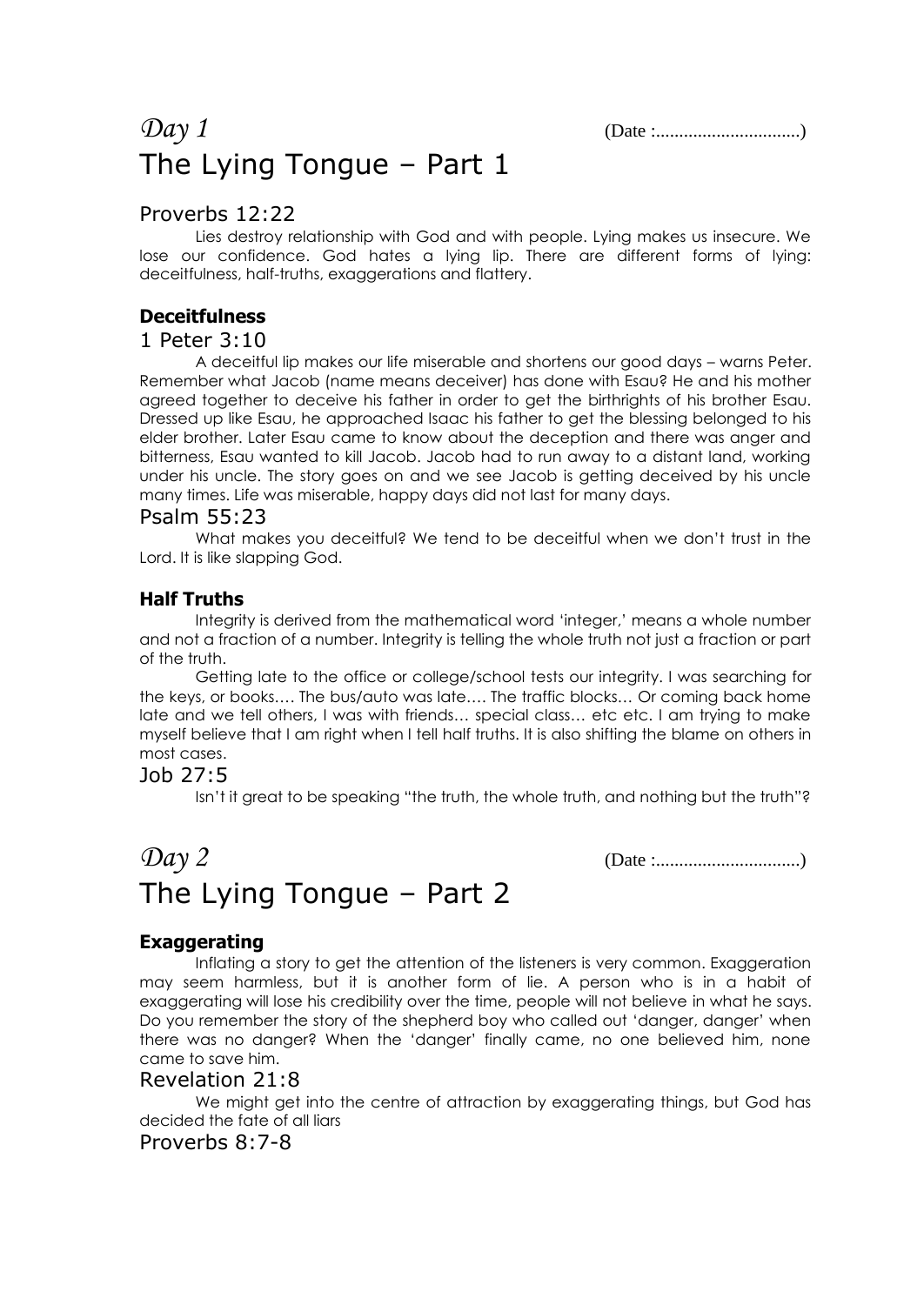#### **Flattering**

While exaggerating is mostly to do with ourselves, flattering is to do with others in practice.

#### Jude1:16

Flattering is to receive favors from others. Giving praises which others don't deserve.

#### Psalm 5:12

The children of God are not to do things in this way. God gave favor to Esther and she was chosen to be the queen Persia. God gave Daniel the favor before the king's official in the matter of abstaining from unclean food. God gave Joseph favor before Pharaoh, so that he became the second in command after Pharaoh. A child of God depends on God himself, and not on techniques.

Remember you can only influence people of low esteem by flattering them; you cannot influence the ones who know what they are doing. Because flattery feeds on negative emotions. Only when we feel overlooked, unappreciated, and unattractive or having any other negative emotion which Satan brings – flattering enters into our system. This is the same with others. Emotionally healthy people appreciate sincere compliments.

Also remember people use flattery as a survival tactic, to cover up their failures and faults and to earn gains unmerited.

Psalm 12:3, Job 32:21-22

### *Day 3* (Date :...............................) The Manipulating Tongue

#### Judges 16:15

Samson was a man chosen by God, he was a strong warrior. God chose him to deliver Israelites from the cruelty of Philistines. God blessed Samson with supernatural physical strength and abilities. The secret of his strength was hidden in his grown hair.

The downfall of Samson started when he fell in attraction with a greedy, cunning Philistine woman named Delilah. After many manipulative efforts, she finally leaked out from Samson the secret of his great strength. She shaved his head and robbed the God given strength off him.

Manipulation is a crafty use of the tongue. It has lasting effects. Remember how Satan manipulated Eve towards his way, to disobey God? Manipulators get excited each time they become successful in their 'smooth operation'. In the end they lose all their credibility.

Jesus confronted those people who tried to manipulate him to say something against the Roman government. They came to him with lots of praises and appreciation and finally asked him "is it lawful for us to pay taxes to Caesar or not?"(Luke 20:22-23) Jesus asked them "why do you test me?" He shared his wisdom with them and put to shame their crafty ways.

We never read of Jesus manipulating anybody, even when he was facing death. He spoke the truth all the time. As God's children, let us not practice or tolerate such behavior.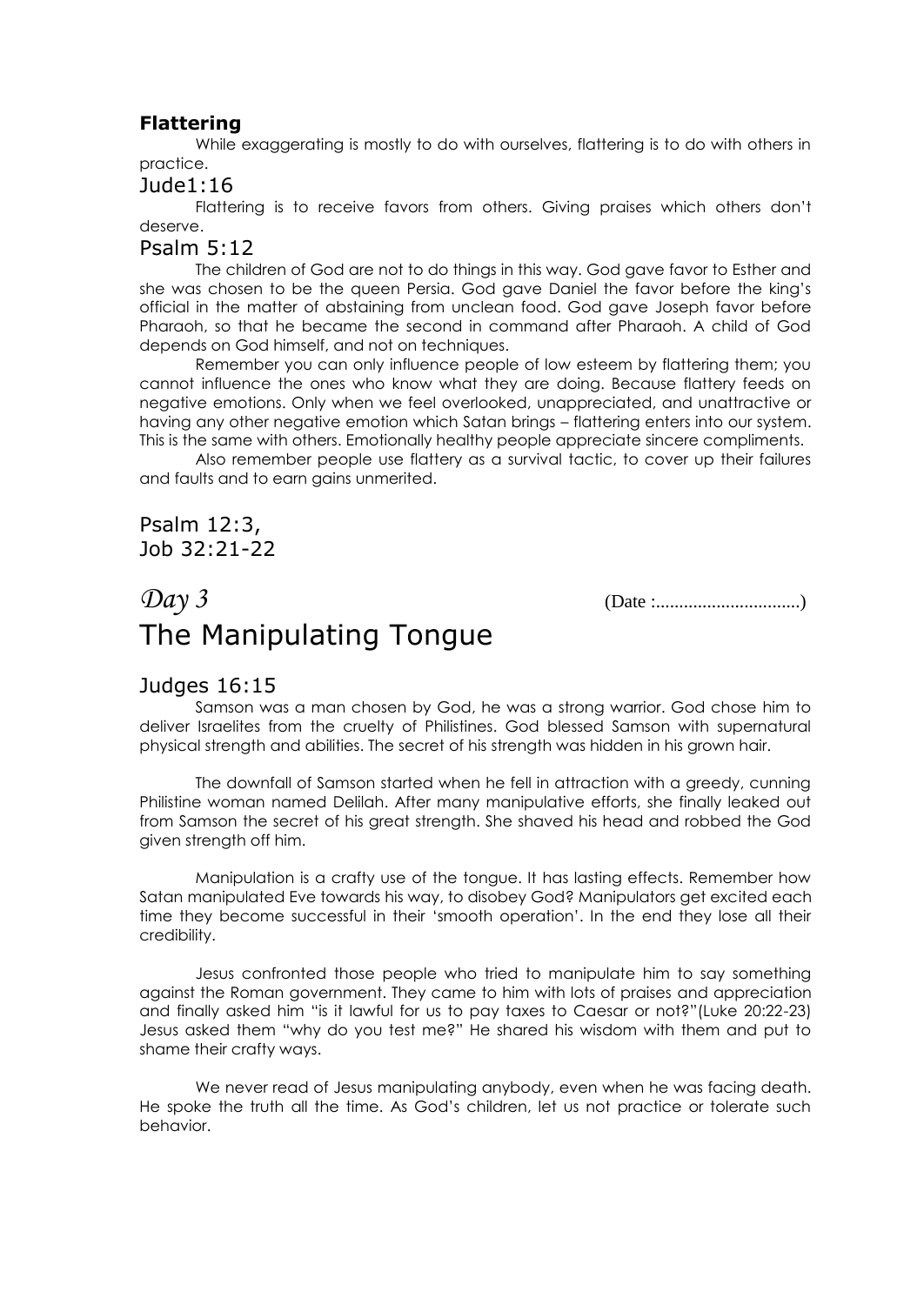*Day 4* (Date :...............................)

### The Hasty Tongue

#### Proverbs 29:20

Have you ever put your tongue in action before activating your brain first? And regret later? No matter how innocent we are, we end up hurting somebody because of our hasty speech.

#### James 3:2

May be you are trying to ease the tension by inserting some humor. May be you are saying something to console someone going through pain. But the end result is increasing the pain.

#### Proverbs 18:13

Do you respond and say something before the other person finished saying and thus miss out the real point?

#### Ecclesiastes 5:2

Solomon warns us against making a hasty response to the Lord also. We cannot ignore something we said in a hurry by saying it is a mistake. We know the story of Jephthah the judge who made a hasty vow before God (Judges11:30-40).

Keep your words smooth, because you may have to swallow it later, just in case! "Stop, think and pray before you speak" saves you from accidents.

#### James1:19

May be this is why God gave us two years and one mouth.

Time is something that once gone, can never be recovered – so is a word, once uttered cannot be recovered. Take time to weigh words before we throw them at others.

*Day 5* (Date :...............................)

## The Divisive Tongue

#### Matthew 5:9

Divide and rule is the best effective weapon of Satan on human beings. Divisiveness destroy the effectiveness of any effort undertaken by two or more people – be it a family or a family of God. Satan knows how effective it could be when two people agree with each other. (Mt 18:19)

It is sad some people enjoy being 'peace-breakers'. Question is, ARE YOU one?

#### Proverbs 6:19

Talks about seven things God hates. One among them is 'a man who stirs up dissension among brothers'

#### Ephesians 4:3

Paul urges the believers to keep the unity of the Spirit through the bond of peace. Keeping peace requires tremendous effort, humility and godliness. Peace exists in clarity.

Clarity is when you bring out what is hidden. There cannot be clarity with quite reservations.

Clarity is when you address issues, not when you tolerate sin. Addressing sin with the scriptural truth disturbs peace for a time being, yet it produces solid peace and unity.

Clarity is when you open up your doubts, fears and anxieties. Not when you assume or think other person knows everything. 'Others should understand me without I am telling them about it' is plainly pride. There cannot be clarity in this.

Remember feelings are temporary; it can not stay for a long time. But if you are not open about your temporary feelings, you are bound to make those feelings stay for ever as a lasting conviction.

Let us not forget the warning from the Lord in Hebrews 12:15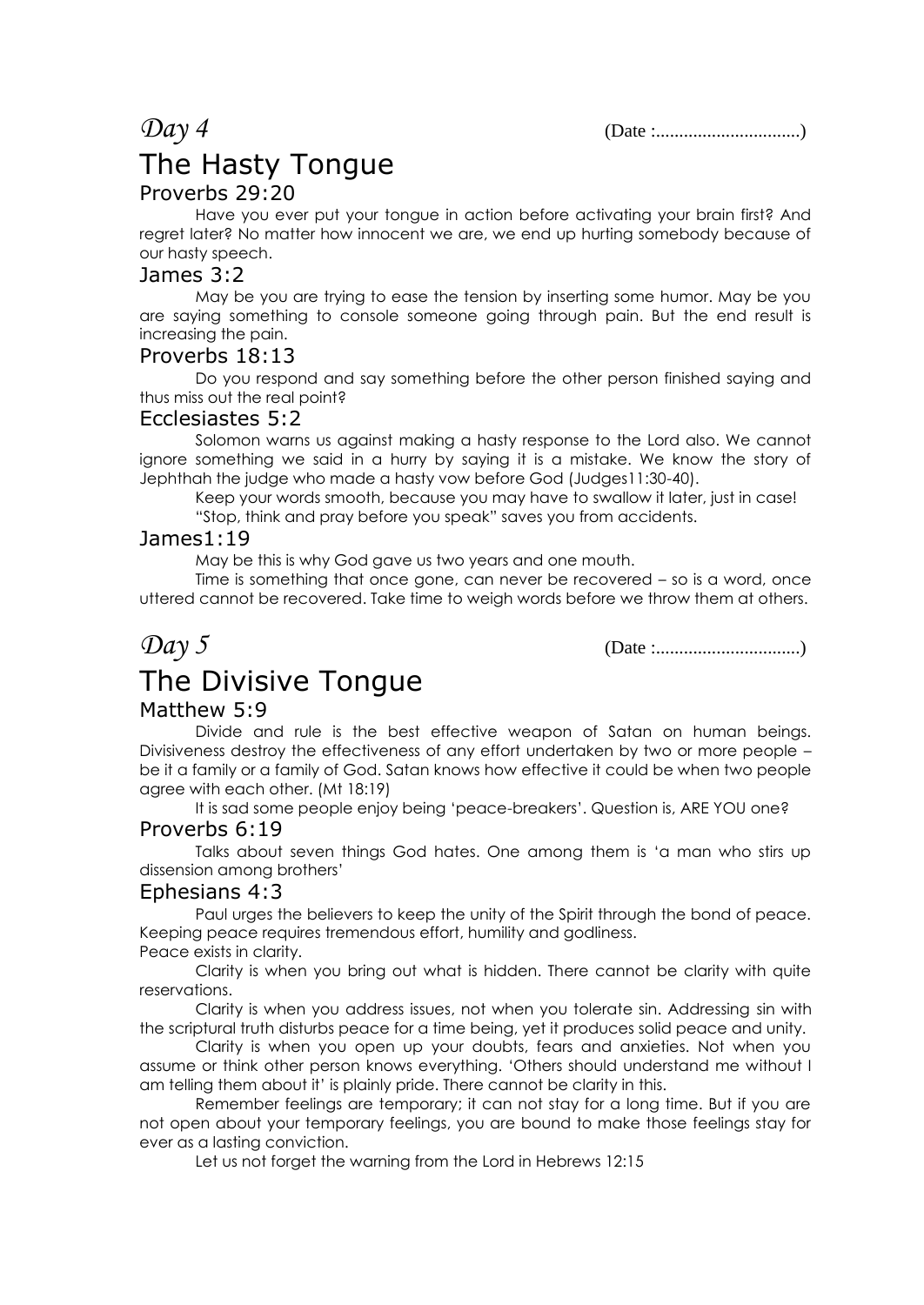*Day 6* (Date :...............................)

### The Argumentative Tongue Proverbs 20:3

While divisive people enjoys destruction of unity, argumentative people enjoys putting others down. Being argumentative is a futile use of the tongue and certainly not the right way to win friends or influence people.

When we argue we are not learning, there is no chance for us to get corrected or to get better. We became better at something by observing, discussing and learning not by arguing.

Some people think arguing is normal, because they might have grown up in such backaround.

Others think by arguing they add to their value or self-worth. A quarreler's job is not to add value into someone's life, but to put that person defending. No one gains anything by arguing.

#### Proverbs 17:14.

Let us heed Solomon's advice in here.

One way of responding to a quarreler may be to say "Okay, that is your opinion."

#### Matthew 5:25

Jesus asks us to 'settle matters quickly with your adversary'.

As children of God we need to learn to disagree without getting into a quarrel. We cannot agree with what some of the things an unbeliever says, when it come to matters that affect our salvation. We need to be firm yet gentle at the same time.

Benjamin Franklin used to say, 'On this point, I agree. But on the other, if you don't mind, may I take exception?"

### *Day 7* (Date :...............................) The Boasting Tongue

### Proverbs 27:2

Boasting takes place when we forget God. We started thinking that we earned all that we possess by our own hard work and capabilities.

See what King Nebuchadnezzar did. This is what he said to himself one day as he was strolling on the roof of his palace - boast about himself. (Daniel 4:30)

God acted immediately. The king was thrown away from the throne; he was left in the open field by himself. His hair grew like the feathers of an eagle and his nails like the claws of a bird. He was mentally ill. Only after the king acknowledged God as the ruler of everything, God restored the king's sanity and the kingdom.

Hear his testimony in Daniel 4:34-35.

Studying the fate of proud men in the Bible could keep us humble.

See the statement made by Paul (kept framed in his office, may be): "Who makes you different from anyone else? What do you have that you did not receive? And if you did receive it, why do you boast as though you did not? (1 Corinthians 4:7)

Talents we have are given by God, only for his name to be glorified.

Remember that praise is like a perfume. You may apply little of it on you. But if you consume it, it will kill you!

### 1 Corinthians 15:10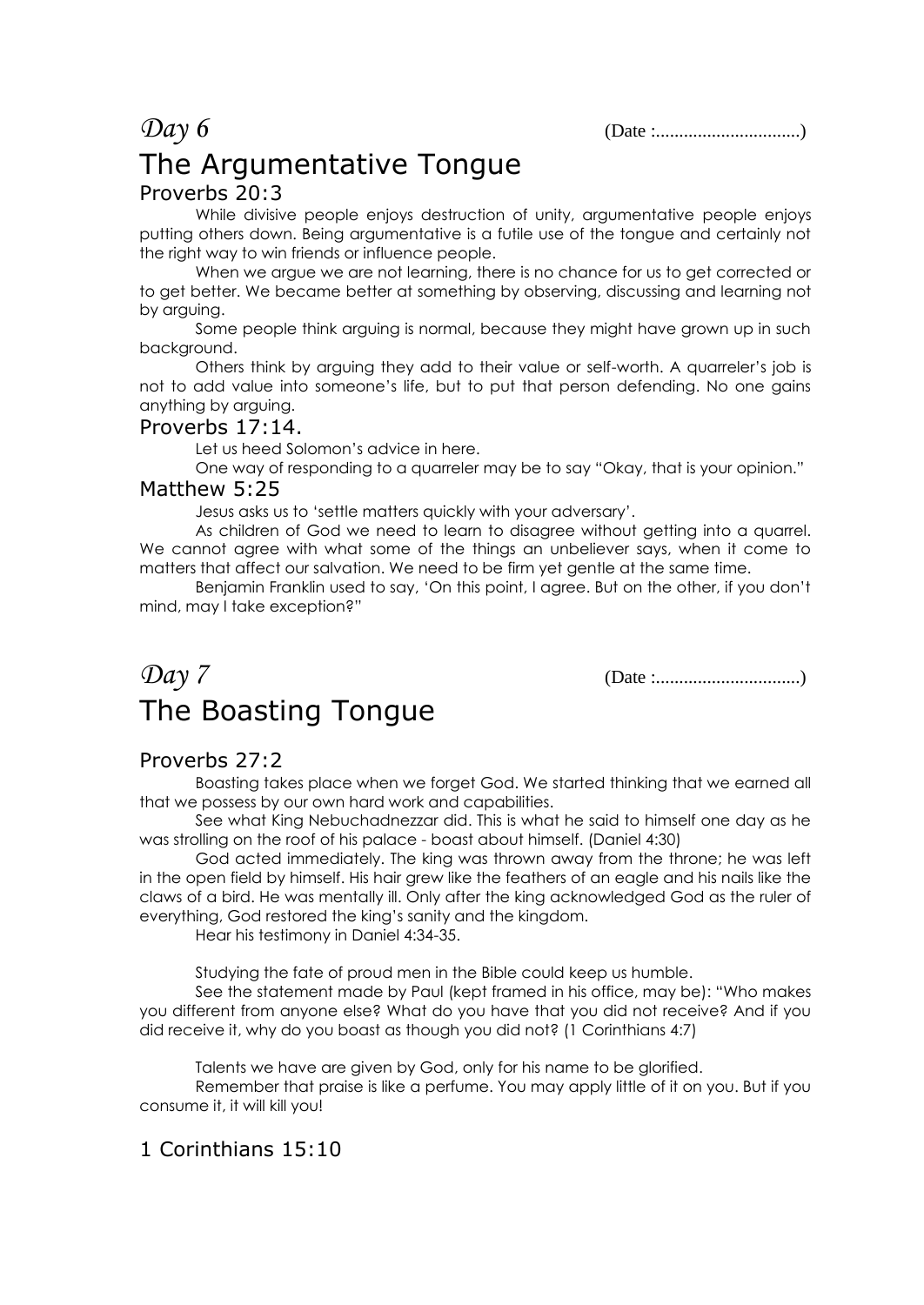### *Day 8* (Date :...............................) The Self-Deprecating Tongue

#### Exodus 4:10

When you self-deprecate, you minimize your self worth in an unjust manner. This is the other end of being boastful. Satan makes us feel useless, not worth trying anything. So you blew all the possible chances in life.

Self-deprecating sounds very similar to humility, yet in reality, it is the rejection of faith and the Word of God (Philippians 4:13). What you call yourself is very important.

In Luke 8:30 Jesus confronts this attitude in the demon possessed man. Jesus asked his name and he answered "legion". Legion is not the name of this person, but it is the temporary situation he is going through – possessing a number of demons. The sad part is this man has taken a temporary condition into a permanent reality.

We tend to take the temporary phases we go through for a permanent reality. Failing one time does never mean you will fail every attempt. Falling once never mean you will fall all the time. We need to trust in God's strength which 'always' leads us into a triumphal procession (2 Corinthian 2:14)

Self-deprecation displeases God, because it origins from negative emotions and not from faith. God was upset with Moses when he complained about his improper speech. (Exodus 4:11-12)

Without God, we can do nothing anyway, but with him all things are possible. Let's believe this and keep our head high in all situations.

### *Day 9* (Date :...............................) The Slandering Tongue

#### Proverbs 10:18

Slandering is making malicious, false, or even true statements about others with the intent of damaging his/her reputation, character, or good name. Commonly we see with the politicians, but it is not limited to politicians, however. Church is also not different in some ways. Anyone can be tempted to do this.

One thing guaranteed is there could be no slanderers in heaven (Psalm 15:1-3)

Remember a time when you made a comment that could damage someone's name? What made you to do that?

Diotrephes, a New Testament church leader found himself in an insecure situation. Apostle John recommended some teaches to speak in this church. And Diotrephes felt threatened about his predominance. So he refused to associate with them. John was quite upset about with this behavior and explained to friend Gaius how he planned to deal with it. (See 3 John 1:10)

Insecurity about your capabilities, being threatened in your position, lack of humility to be involved in a team effort etc makes you to slander others. Resorting to slander is clear evidence that one has not embraced certain of God's promises, like;

#### Psalm 75:6-7

No one can exalt a man, but God.

#### Isaiah 14:27

No one can change God's plans.

God gives us security and rewards. So when we slander, we sins against God.

#### Proverbs 13:3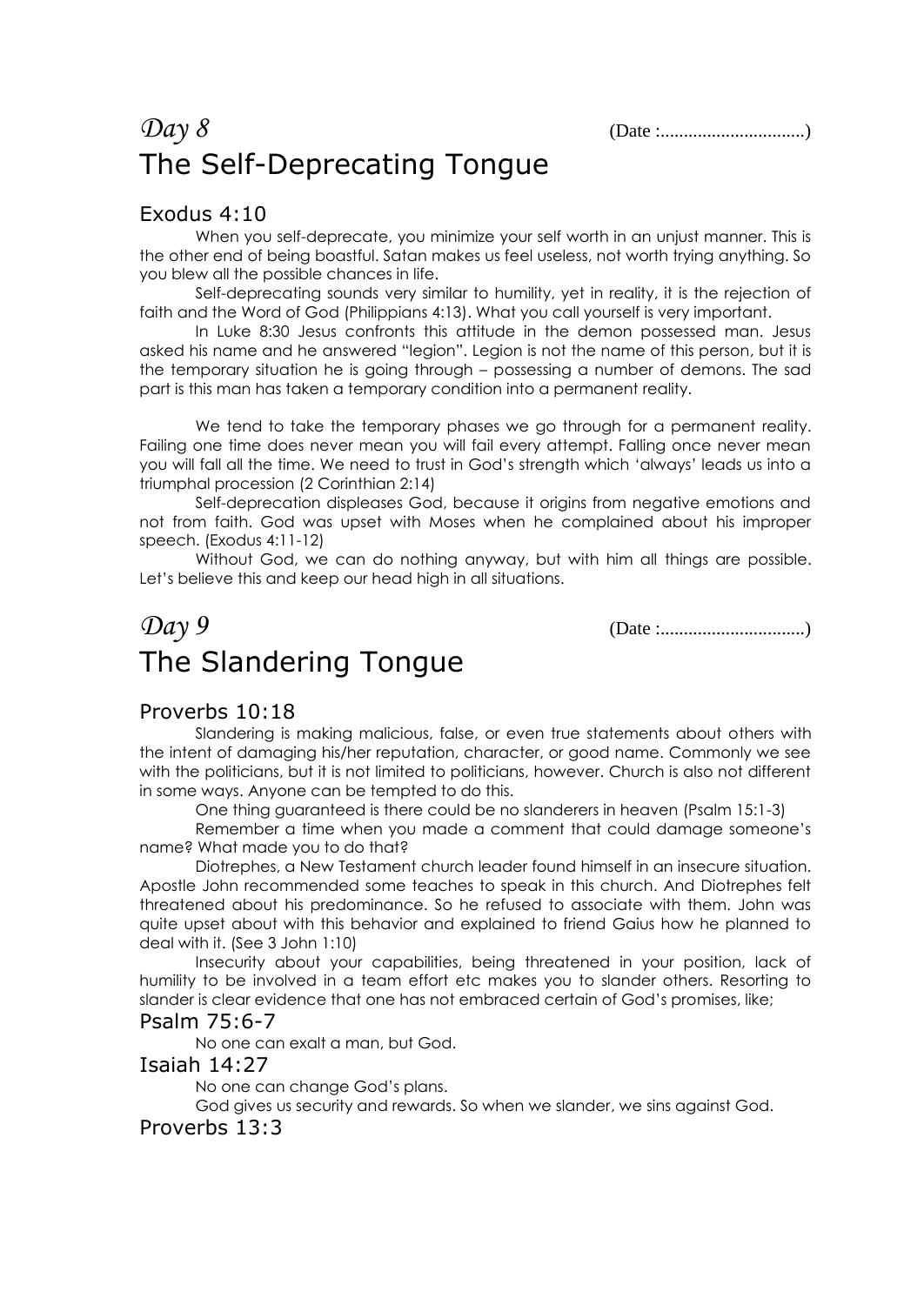### *Day 10* (Date :...............................) The Gossiping Tongue

#### Proverbs 18: 8

Talking about others private affairs is a popular past time. But God says it is like the tasty peace of food – like one we put in the rat trap – and it is impossible to resist. Now we know why we feel so irresistible to talk about others' affairs sometimes!

When we gossip, we are not walking in integrity. We feel best about ourselves, as well as God; when do things that are pleasing to God. He created us for His pleasure. So before you carry that peace of information, looking forward for someone to share with, think, why do you do this? Is this the only way by which we can make friendship? In fact we are becoming the trash bins of others stinking sins! When we are focused on our life and mission, we will not have time to carry around others waste.

#### Proverbs 20:19

Make a decision to stay away, make it public that you will not involve in it anymore

Lets not become *busybody* in other people's matters.

#### Psalm 19:14

## *Day 11* (Date :...............................) The Meddling Tongue

#### 2 Thessalonians 3:11

Meddling is unwelcoming interference into someone's personal or private matters. Unlike gossip, meddling is directly into the person. "How much does this cost?" "What was the conversation?" "How could you buy this?"

Not everyone who makes such inquiries is meddling; many are sincerely trying to help others. Now how do we know we are at the safe side? We have to ask our heart – 'why I need this information?'

#### Proverbs 26:17

Ear is the most sensitive part in a dog's body; and if you pick it by ears, you are sure to get a bite. Similarly putting our nose into others business, rewards us a negative response.

Now if you are a parent or some one in that position, you will have to intervene into some situations. Don't be afraid of negative attitudes of rejection. But be gentle and sensitive. For adult children, we need to give space for learning also.

#### 1 Peter 4:15

Remember meddling is a sin. Yet at the same time if you have to get involve, check the motives first and pray for the purpose.

Someone said; 'people who mind their own business are successful, because they have so little competition.' What do you think about that?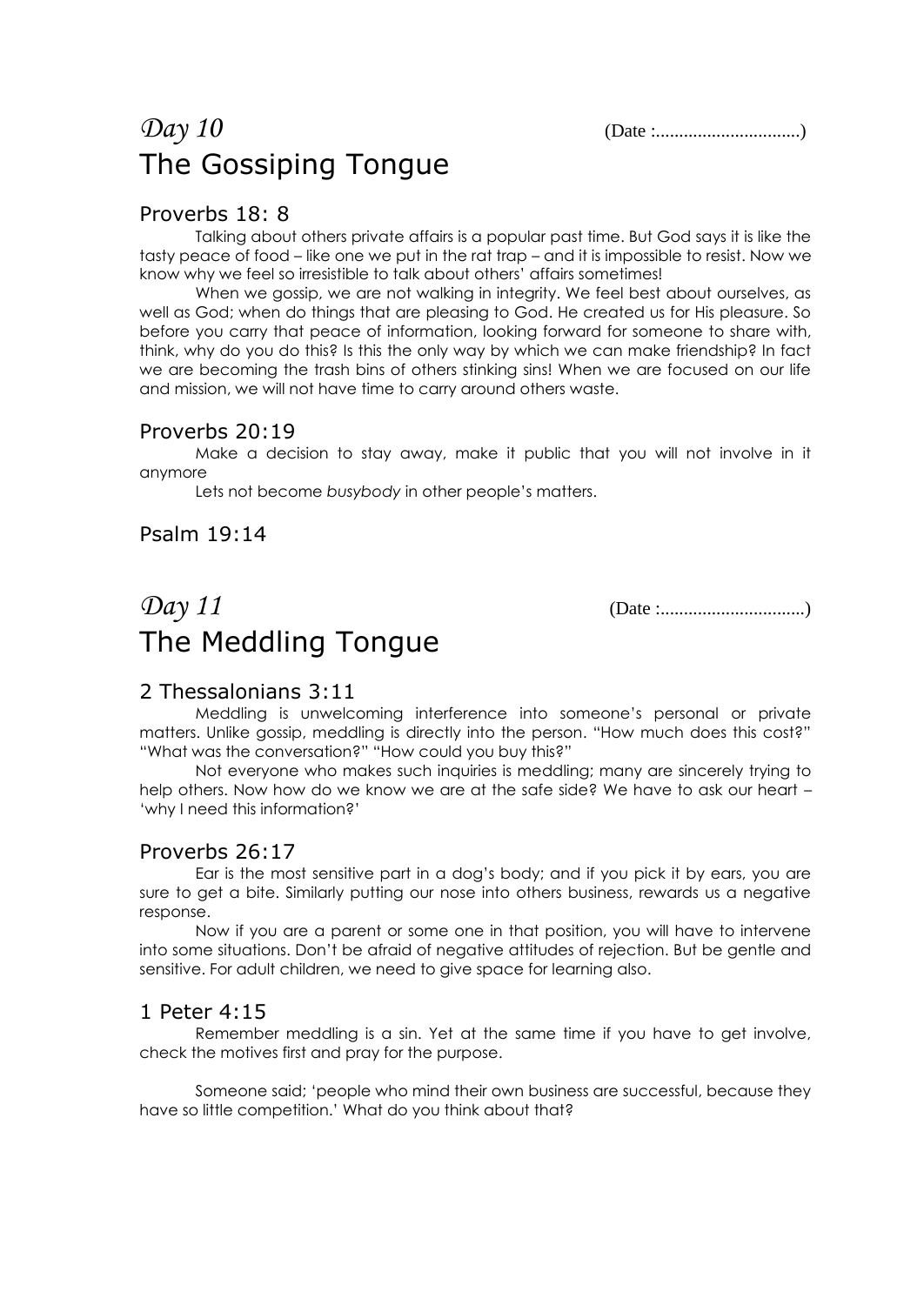## *Day 12* (Date :...............................) The Betraying Tongue

#### Proverbs 11:13

Betrayal is more of cheating a person with his personal, sensitive matters, which can put him into danger. Gossip may not push the person into danger, but it brings shame. While betrayal is giving confidential details to an enemy for misusing it.

Judas was able to betray Jesus with very little effort because he was familiar with His comings and goings (John18:2). Judas had very detailed information about Jesus life and habits. Also he enjoyed the freedom of walking into Jesus life with no restrictions. But his end was destructive. Betraying someone takes away our self-worth and dignity.

Do you have an unresolved conflict with someone? Have you betrayed his confidence? Are you still living in this sin or have you repented of this?

On the other hand, has someone betrayed your confidence? How did you feel? Are you still angry with that person?

Learning to apologize and learning to forgive are essential in Christian life. We get stuck and live in slavery if you are unable to do both.

#### Romans 8:28

Remember God makes everything good.

Decide today to live a trustworthy life and be grateful to God if you have a trustworthy friend.

### *Day 13* (Date :...............................) The Belittling Tongue

#### Ephesians 4:29

Do people feel better about themselves after spending time with you? Or they go away discouraged?

#### 1 Thessalonians 5:11

Do you feel insecure that you can only feel good about yourself when you put down others?

Hammers are useful in building as well as demolishing. Words are also like this – it can tear down or it can build up. We can conquer belittling by finding things and ways to encourage others. A positive encouragement with a little holding of hand, lots of communications etc are magical in relationships. At office or home, it increases the productivity and loyalty.

Tell your wife/husband or children how important they are for you. Tell your wife you are the only woman in your life. Appreciate husband for his sense of responsibility. Lift up the teenagers for the little things they do. Thank your friend for being loyal to you.

Remember God's affirmation, 'you are precious and honored in my sight and I love you.'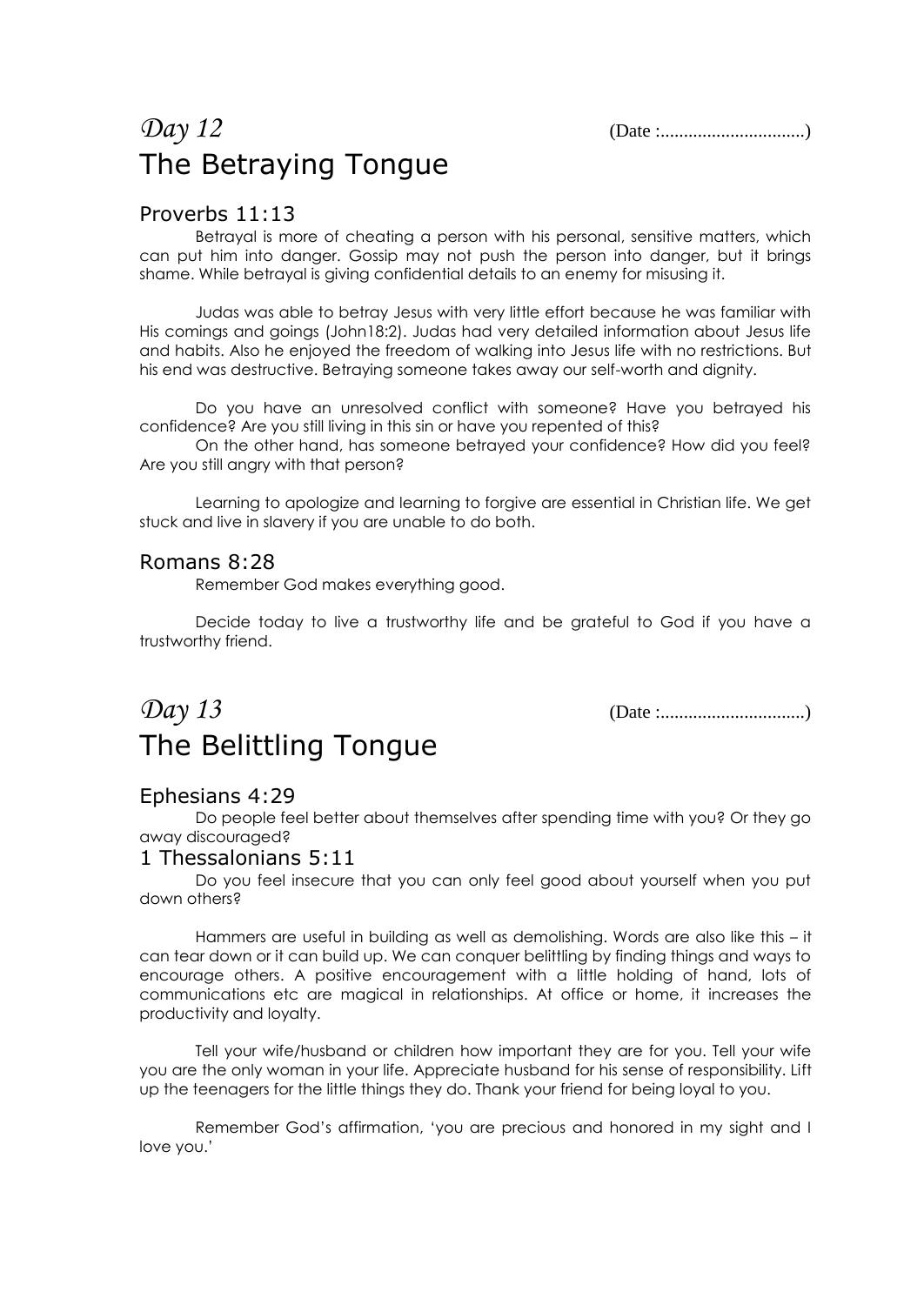### *Day 14* (Date :...............................) The Cynical Tongue

#### Psalm 1:1

Eliab, David's oldest brother was a true cynic. David was send to the battle and was indignant with the Philistine's insults at God. David was very secure with his God, this was not so with Eliab. See his comments in 1 Samuel 17:28. He scorned David's confidence and his motives.

A person with cynicism scorns the motives of others. It is like venom that affects both the cynic and the other. You can't find a cynic alone, there will be a number of others also is found around. It creates a mess in relationships in any environment. Being cynical sometimes brings forth some friends, but it might not be a deeper friendship. Befriending a cynic put us into destructive situations.

Let us be truly blessed because we don't walk in the counsel of the wicked, stand in the way of sinners nor sit in the seat of the mockers. (Psalm 1:1)

### *Day 15* (Date :...............................) The Know-It-All Tongue

#### Proverbs 12:23

Are you a person who gives free advices – without someone asking? Are you a person who considers your opinions as the best ones – that everyone should follow it? Do you regularly use the term, "You should…"

#### Proverbs 12:23

Even if you are the rightful person to give advice, and you know what is best – offer it sensitively. Commanding pushes even friends to back off from you. (For married woman here is one point – men are not looking for a mother in a wife.)

How do we handle this issue? Let someone talk to you about something you already have a better idea. Do not interfere in their talk. This is training in humility and emotional maturity.

If you tend to be a know-it-all, may be you need to consider the following. Is your display of knowledge a smoke screen for insecurity? Are you looking for appreciation or attention because you are not getting it from the sources you desire?

When you interact, keep your words simple, listen actively, ask for their ideas, and resist the tendency to correct. Your interpersonal relationships will improve in better ways.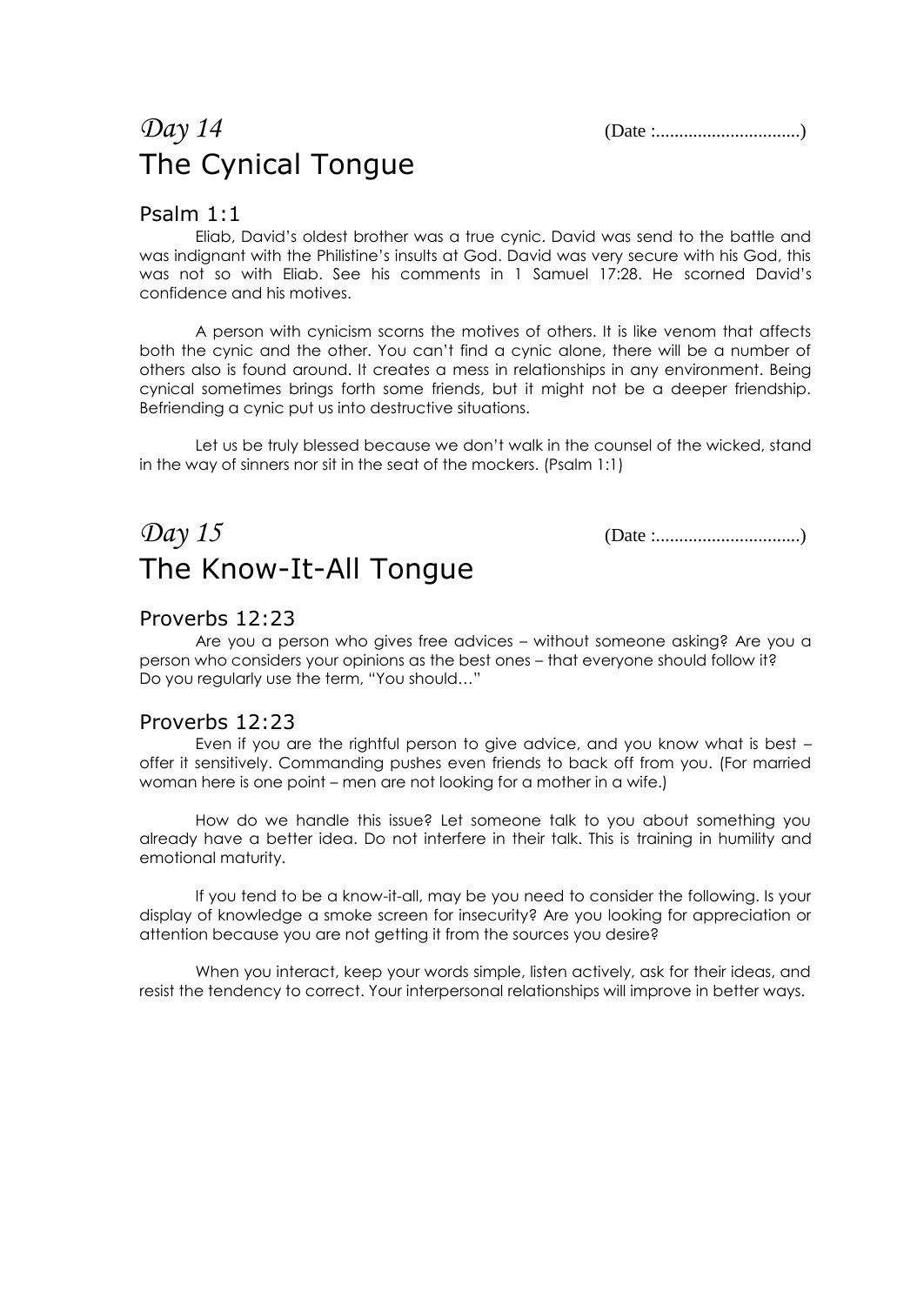*Day 16* (Date :...............................)

## The Harsh Tongue

#### Proverbs 15:1

Impatient, frustrated, lack of productivity, pressures etc mostly lead us to make those harsh remarks. Harsh remarks seldom yield positive results.

According to Solomon, the wise woman has the 'law of kindness' on her tongue (proverbs 31:26). Speaking kindly to others is one of the core principles of success.

When we think about it, we have no right to be harsh. Because God is not harsh with us, and He is our father and we ought to imitate him. As God was graceful towards us, we are called to extent the grace of God to others.

Yes this does not mean that we are to bury our head in sand and refuse to deal with problems and situations. Before we approach to deal, we have to go to God and get his words (Isaiah 55:11). Harshness can not bring forth God's justice.

Harsh words never die, and they can impact a person for a lifetime. Many who are considered society's outcasts today have been victims of verbal abuse at some point during their lives. It could be from parents, teachers, insecure spouses or their leaders.

#### Proverbs 16:32

Says he who is slow to anger is better than the mighty. Remember cutting or chopping cannot be recovered, words cannot be taken back. And if harshness is said about as your character trait, then go to God and seek the power of Holy Spirit and scriptures for deliverance. Remember the "law of kindness" to be on your tongue.

## *Day 17* (Date :...............................) The Tactless Tongue

#### Colossians 4:6

Daniel and his three friends are in a great problem. Nebuchadnezzar, the king of Babylon conquered their land and had taken them captive. The king had selected some intelligent and good looking men to train them in the royal service. The problem was, the kings menu was not in conformation with the food laws of these Jewish brothers. How Daniel handled this deadly situation so tactfully, without even a hint of rebelliousness. (Daniel 1:8)

Daniel had so much conviction about not taking part in the 'unclean' food served in the King's table; he had tactfully gained permission to follow an alternative plan – a vegetarian menu with no wine. God gave him favor with the head training official, and granted Daniel a great success and a permanent solution. We will always get more benefits with diplomacy than tactlessness.

As disciples honesty is the best policy and we cannot add or deduct anything from it. But it never gives us license to say whatever we want to say. One of the most important skills we need to develop is the ability to deal with hard truths in difficult and problematic situations. Because some truths itself are brutal and painful (Job 6:25). The amount of pain each person go through when they are told the truth depends on many things like; emotional security, self-worth and the desire to grow. So tactfulness is different with different situations and people.

#### John 1:17

Jesus never allowed his graciousness to stop him to tell the truth. Godlessness is when are deliberately tactless. We do that out of anger, frustration, disappointment, retaliation etc.

Think twice before you speak and let the Holy Spirit guide you.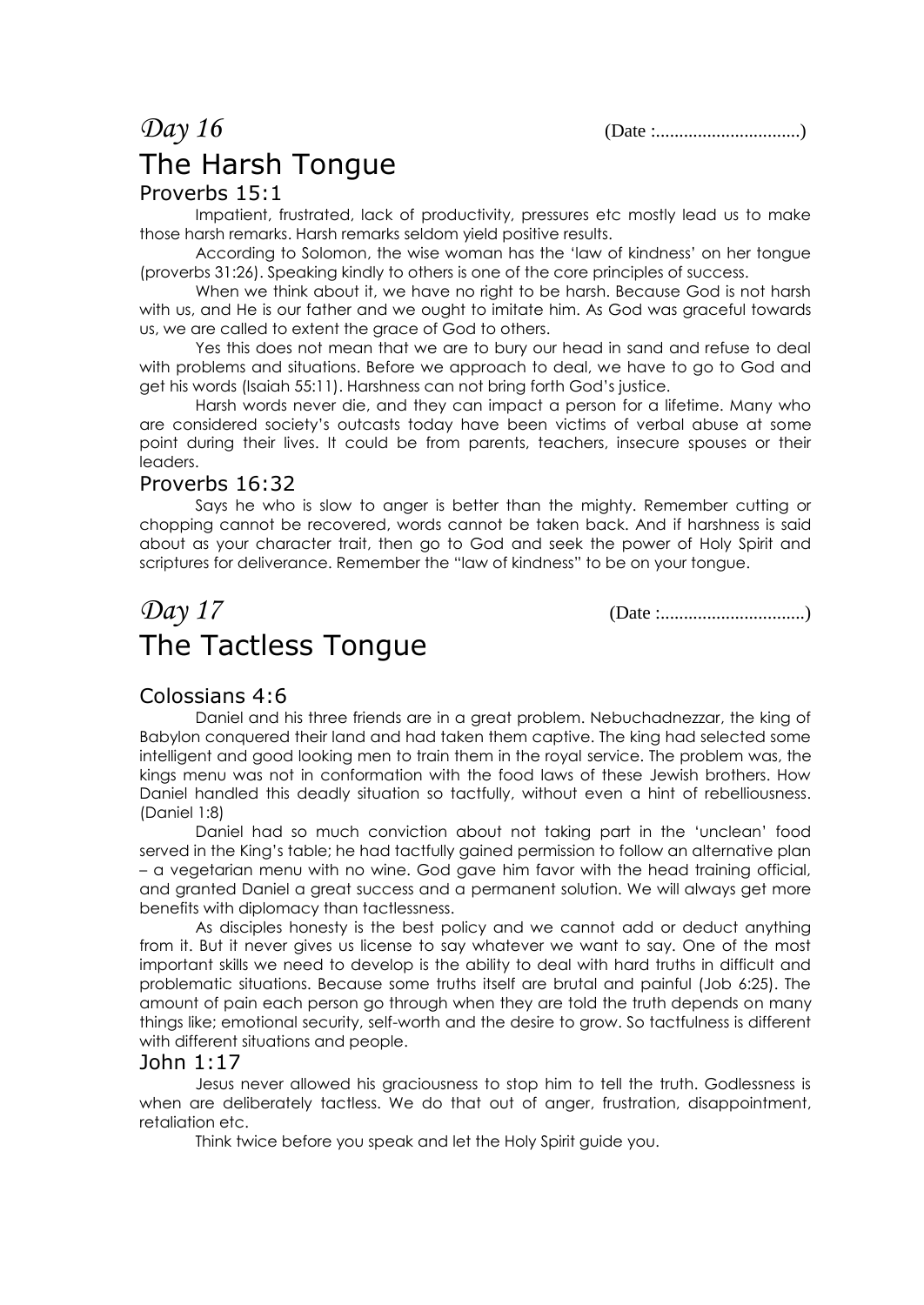### *Day 18* (Date :...............................) The Intimidating Tongue

#### 1 Samuel 17:44

Goliath thought killing David was going to be a piece of cake. So the verbal intimation came freely from his tongue. The standard tactics of an intimidator come from Goliath; name calling, threatening words, putting David down etc. But David's response was different. David declared his faith in God in front of his intimidating enemy.

### 1 Samuel 17:45-46

The intimidating tongue uses words to put the person on the other end to frighten and be insecure. Shouting is a usual way intimidating. When we decide to fear only God, no one can intimidate us.

God has never meant for anyone to oppress or dominate another person. In the Garden of Eden, God gave Adam and Eve dominion over the fish, birds and animals – not over each other. (Genesis 1:28)

Verbal intimidation can have a severe physical and emotional impact on others, like headaches, anxiety, nervousness, insomnia, stress, fatigue, low self-esteem, and depression. This is not how God want his children to behave with each other. Intimidating can only bring forth silent rebellion at home, or office or personal relationships.

If you tend to intimidate others, it is time to think why you need that control over others? Many who fall into this grew up in negative, chaotic backgrounds where they felt at lost about their circumstances. Or it may be covering up of deeper insecurities and sins. These things are to be walked over.

*Day 19* (Date :...............................)

# The Rude Tongue

#### Isaiah 35:8

Imagine our highways filled with nice, decent drivers! No swearing, no bad words, no yelling, no making faces, no abuses!

What makes someone to be rude? Is it because we don't have enough time? Too many things and too little time? Lack of patience? Demanding life – boss, spouse, children, others? No discipline? Spoiled children? Stress of daily life?

Showing patience has becoming a rare phenomenon. Ill mannered, discourteous communication becoming the standard practice. Being rude to someone could spoil their entire day.

The 'golden rule' is often forgotten (Luke 6:31). Because people don't have enough time to think about others. People are so consumed about themselves. We see people speak so loudly on the mobile in public places so that others are disturbed. Attending phone call during church services or other meetings and appointments etc.

#### 1 Corinthians 13:4-5.

Our love for God and the desire to represent him can have an impact on our day-to-day behavior.

What if someone is rude to us? Do not be the nice chap who takes everything. Do let the person know what he is doing – but sensitively? "Hard day, huh?" is a gentle question which does the job. Do not let people to get away by being rude because they will make it as a practice. Also do not let them to pull you into their harshness by being harsh like them.

Retaliation belongs to the Lord.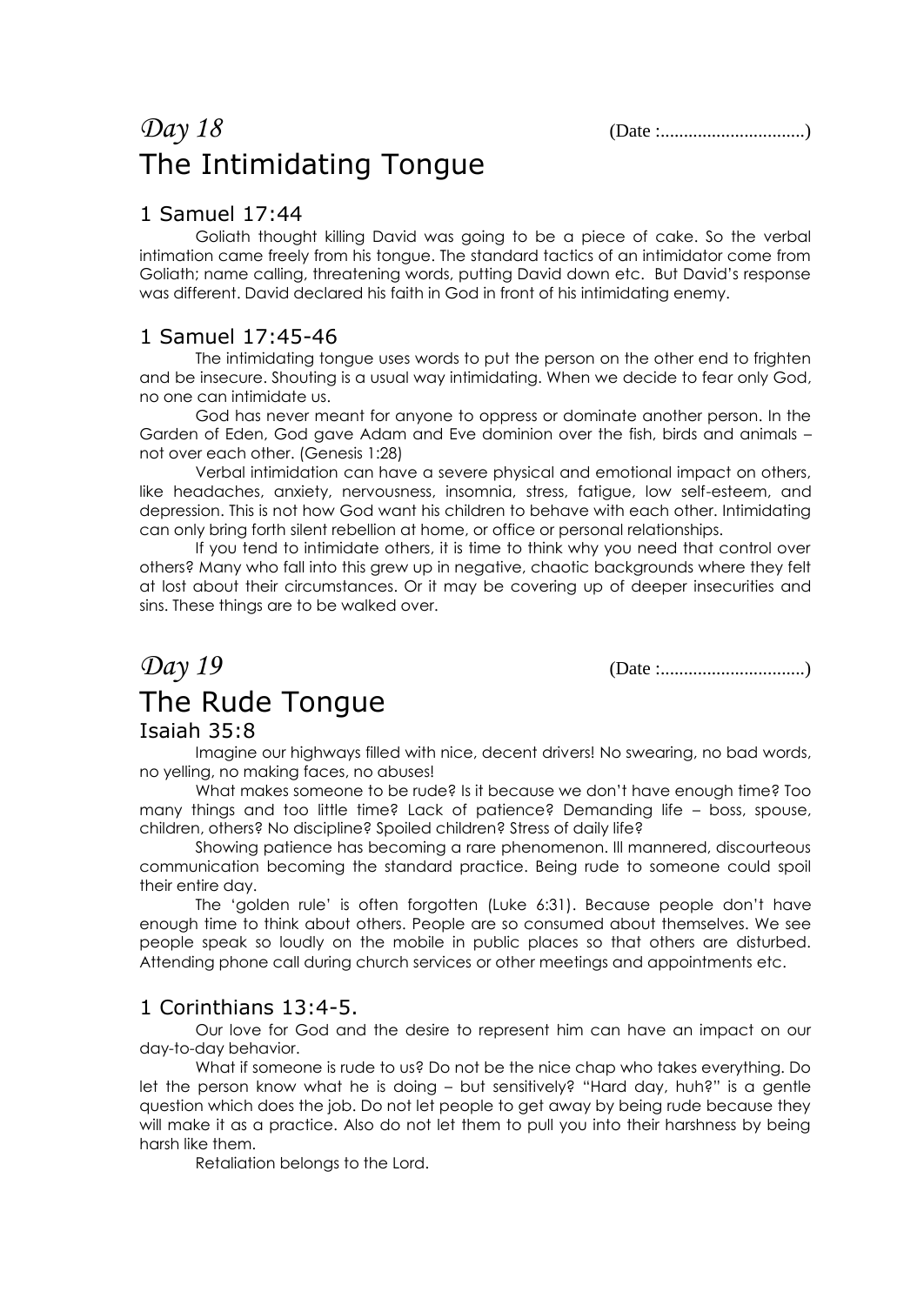### *Day 20* (Date :...............................) The Judgmental Tongue

#### Matthew 7:1-2

Jesus gave a hard time to the Judgmental Pharisees. They want to strain the gnat with everything Jesus do or say. See Jesus response in:

#### John 8:15-16

Judgmental people engage in a fault finding assessment of another person's behavior. Just because the other is not doing what he would have done in the same situation? We judge other with their *'actions'* and with our *'intentions'.*

We may find the person walking slowly in front of us as a lazy, loitering person. Because we know only our ways, either be 'intense' or be 'off'. Others can be different. Their thinking may not be same as what we are thinking about a given issue. Lots of time, judgments base solely on rumors. We hear something and we make the judgment.

#### Matthew 7:3-5

Jesus based his judgment on people's behavior based on nothing other than Gods standard. This is the only basis on which we can righteously judge. We will be good at it when we do it first with ourselves. Pray for those who do not walk in conformity with God's standards, address the behavior with genuine interest and with a helping hand.

## *Day 21* (Date :...............................) The Self-absorbed Tongue

#### Philippians 2:4

Haman, a Persian government official mentioned in the book of Esther, gives a great model of self-absorption. (Esther 5:11). It looks like the entire world goes around him, his vast wealth, his many sons, his heavy connections, and his placement with the king. He never gets bored of talking about himself.

What consumes most of your conversation with others?

How do you feel when you are talking to someone who always ends up talking about that person's problems only? Trying to have a close relationship with a selfabsorbed person in like trying to hug a porcupine.

Sometimes we can get carried away in our fellowship with the thought of finding a more important person to chat with. So our eyes goes this way and that way even when we fellowship. Fellowship will be so beautiful and meaningful when we give full attention.

If you have to address self-absorption in a person, do so with persistence because self-absorption dies hard. If you are struggling with this, redirect it to the Heavenly Shepherd and take help so that your needs can be met with. Strive for deeper relationships with undivided attention.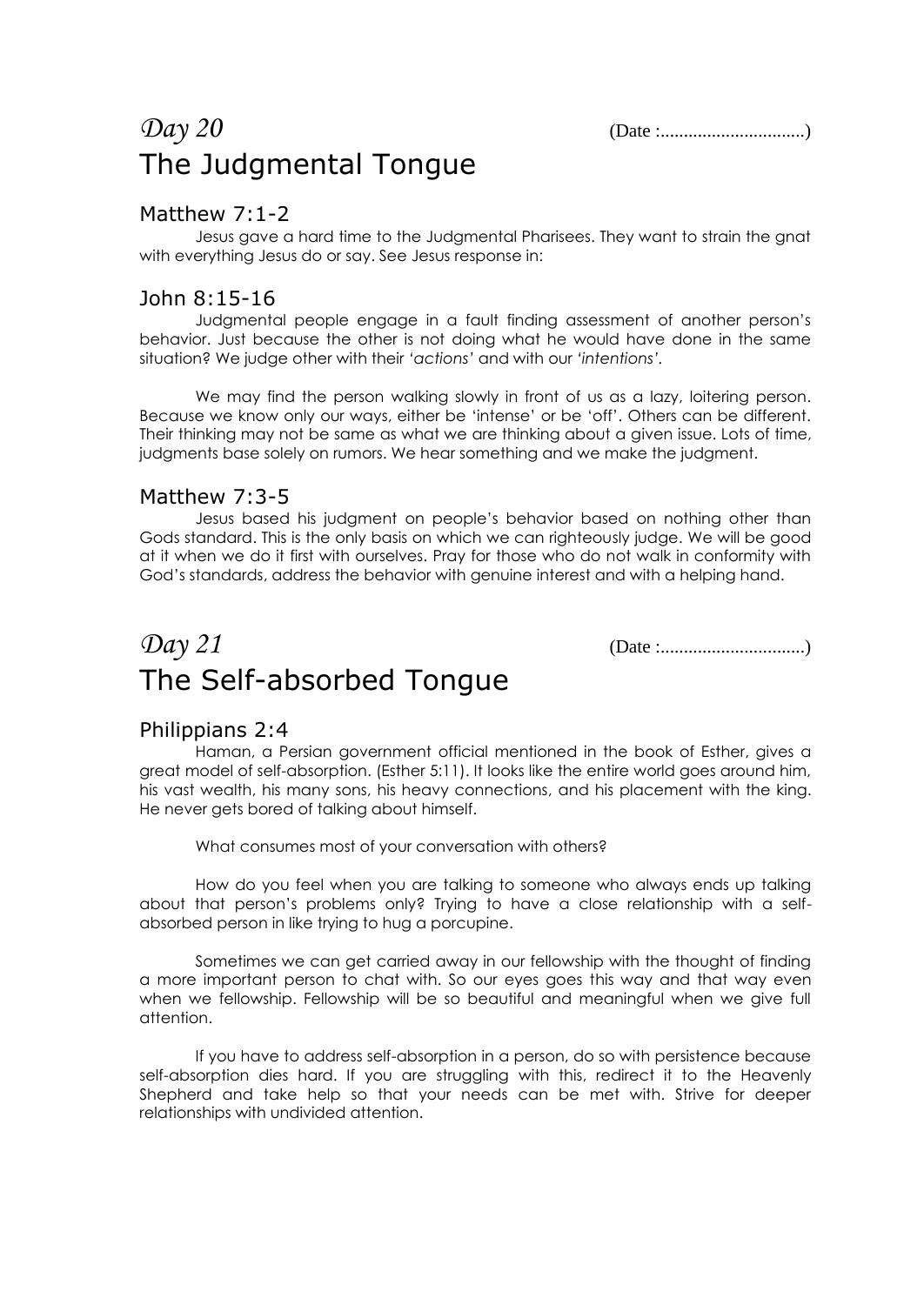## *Day 22* (Date :...............................) The Cursing Tongue

#### James 3:10

Have you ever wondered why non-glorifying words jump out of your mouth or at least come to the tip of the tongue? Like someone said to justify the bad words came out of that person's mouth – 'these words are in the Bible'. If that is what you are like, you are not allowing the Holy Spirit to tame your tongue.

#### James 3:8-9

Using irreverent, obscene or vulgar language is not a decoration for a child of God. People use profane or non-glorifying words to express their anger and frustration, because they think godly words are not expressive enough. Do you use bad words silently? Stub your toe, breaking something valuable, upset a stack of papers, spill a drink, burn a dish or encounter an extremely difficult situation? It will not come out for sure, but…it's at the tip of the tongue.

#### Luke 6:45

Words will not slip out of the tongue, but it slips out of the heart. We need to go to God in fasting and prayer to tame this evil.

Remember that words are verbal thoughts. We are not falling into it accidentally, but we nurture it carefully.

### *Day 23* (Date :...............................) The Complaining Tongue

### Psalm 142:1-2

The five daughters of Zelophehad had a problem. Their father had died in the wilderness before the Israelites came into the Promised Land. Zelophehad did not have any sons to inherit his portion of the land, and the law did not provide for woman to receive the son's portion instead. So these sisters, not having a father, brother, husband, son or any man in their immediate family are in real trouble. What did they do? Complain about God and Moses and about the system to everybody else? (Numbers 27). No, they went to the right authority and spoke their real problem. And the solution was, Moses taking it up to God and Him giving them the right answer.

What if they were grumbling and complaining against Moses and against the Laws? They would have lost their lives as well.

A real issue can be solved, only if it is taken to the right authority. Many people miss out on this and they go around and talk and get many people involved in that unnecessarily. This is ungodly. In the opening scripture, the Psalmist channels his complaint to the one who can bring about real solution – God.

Do you get tempted to join in a complaining party, so that you don't get isolated? Like some wives sitting together with complaints about husbands? Or the husbands doing vice versa? We are responsible to do two things with a person who is complaining; one is to help the person by taking to the solution and the second one is to help the person to see the other side of the coin.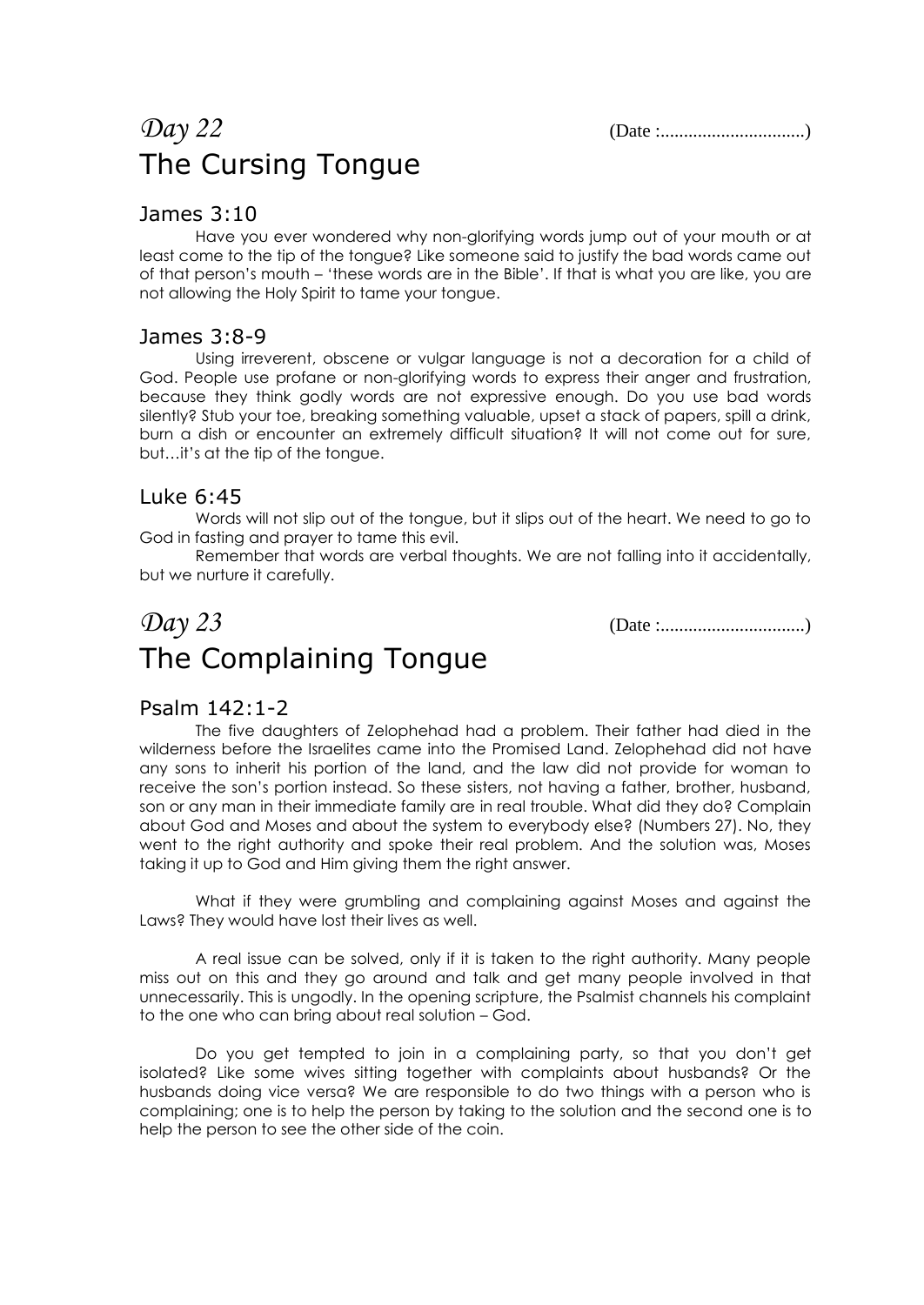### *Day 24* (Date :...............................) The Retaliating Tongue

#### 1 Peter 3:9

There is nothing as easy as verbal retaliation. The pleasure of it is momentary but the guilt it brings stays for a long time. Satan presents before us every opportunity to retaliate and react.

The root meaning of 'retaliate' is to 'return the punishment.'

#### Romans 12:17-19

If I am retaliating, I am ignoring the urge of the Holy Spirit to be submissive to God's discipline and rebel against the Lord's rights.

When we think about what Jesus would do or say if he was in the very situation we are in, we would overcome this sin. As we are called to imitate Christ and grow up to him, let's keep in pace with him and grow ten feet tall in what he would do.

### *Day 25* (Date :...............................) The Accusing Tongue

#### Revelation 12:10

Things were not going in favor of Job. He lost his children, his health, and his wealth. To add more pain his friends started accusing him of pride, envy and a host of other character failings (Job 22). They came to sympathize with him, yet they wanted to find a reason in his failing for the suffering he goes thorough. While Job knew he walked in complete integrity. These false accusations were more terrible for him to bear.

Have you ever charged someone with wrong doing before you established evidence of his guilt? When you do so, you fall into the same pattern as Satan, the official accuser of children of God. See how God confronted Adam and Eve when they willfully disobeyed Him in the Garden of Eden. God could have easily said 'how dare you disobey me you ungrateful sinners, I should never have trusted you in my Garden!'

#### Genesis 3:9-11

God knew already what answers they are going to give. Even then God gave Adam an opportunity to explain his behavior. Asking a clarifying question and listening to the response are key steps in overcoming an accusing tongue. Ask and listen.

When you get accused falsely, the best thing to do is to give it over to God. If the accusation has affected someone you know, you may explain to him that it is not true. Do not waste your energy trying to find the source of the lie. The source of all the lies is one – Satan. God is your vindicator; He will always do a great job.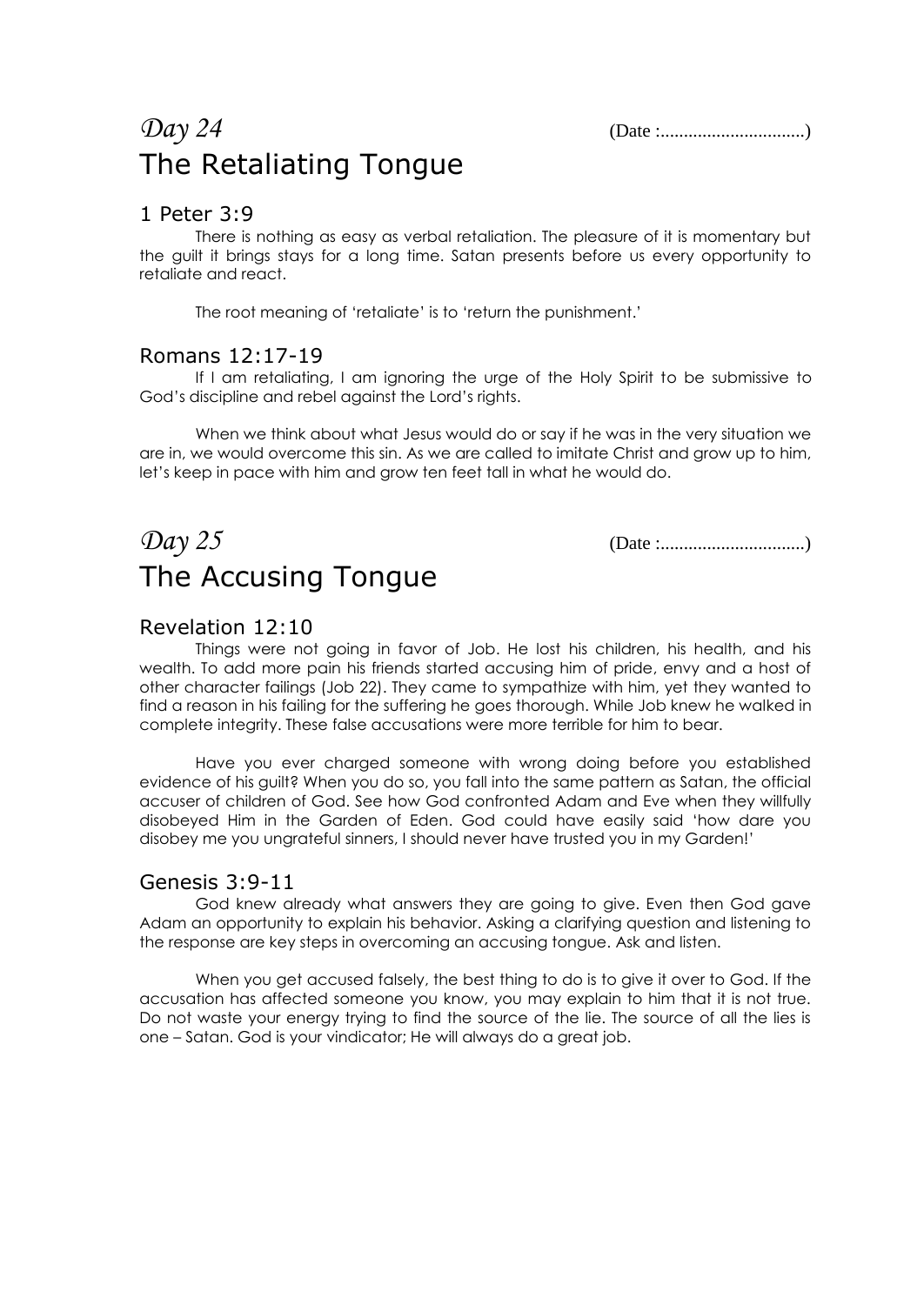## *Day 26* (Date :...............................) The Discouraging Tongue

#### Job 29:24

A great number of individuals have missed their destiny because of someone's discouraging words. Teachers dashed the dreams of students who are mediocre in their grades. Family members dissuade one of their ambitions. Employer to employee etc. Have you ever dampened someone's hope, confidence or enthusiasm by raising objections to his plans? It happens when we lack faith in God's ability to 'do more than we can ever ask or imagine' (Ephesians 3:20)

Consider how a discouraging report brought disastrous trouble on Israelites. When they were on the brink of entering into the Promised Land, Moses sends a team of 12 men to explore the land. There they saw everything in extreme abundance. It took two men to carry a cluster of grape! They also noticed an obstacle, giant-sized men. Turning back, Joshua and Caleb encouraged the Israelites to proceed to conquer the land but the other ten were not fired-up about this.

#### Numbers 13:31-33

In spite of all the efforts and miracle done by God, a great number of people believed the discouraging report. (Numbers 14:36-38). Not only that, God asked the entire community to turn to the desert and wander through the desert for forty years! If only the ten had chosen to encourage the crowd!

This would never mean you should not question the validity of the ideas of day dreamers. But at the same time think about the magical results created in you when you were encouraged by someone.

In a world plagued with negativity, everyone needs a little encouragement from time to time. If someone is discouraging you unjustly, we have the responsibility to tell them that your eyes are fixed on God.

*Day 27* (Date :...............................)

# The Doubting Tongue

#### Mark 11:23

We can be so confident in matters affecting others, but when it comes to us we could be wreaking ourselves. We can assure every one, 'everything will be alright'. But saying that to ourselves is not easy.

If we ever hope to tame a doubting tongue, we must become familiar with the promises of God. Not only that, but also declaring it with our mouth. Faith comes by hearing (Romans 10:17). The more we talk about our unbelief, the more we become rooted in it. But when we declare our faith more, the more our faith increases.

Words of doubt come out of an unbelieving heart. When we tend to act in selfconfidence, doubts originate.

#### Proverbs 28:26

Says, 'he who trusts in himself is a fool.'

If you are struggling with doubts in some areas of your life, go to the scriptures; find promises of God that could fight with this doubt. Read, by-heart, reiterate over and over and over again so that you could make the scripture as your conviction.

Children of God live by faith in Him. Do not be a 'Doubting Thomas' who could only believe his own sight and trust his own touch (John 20:25). God cannot be pleased with this.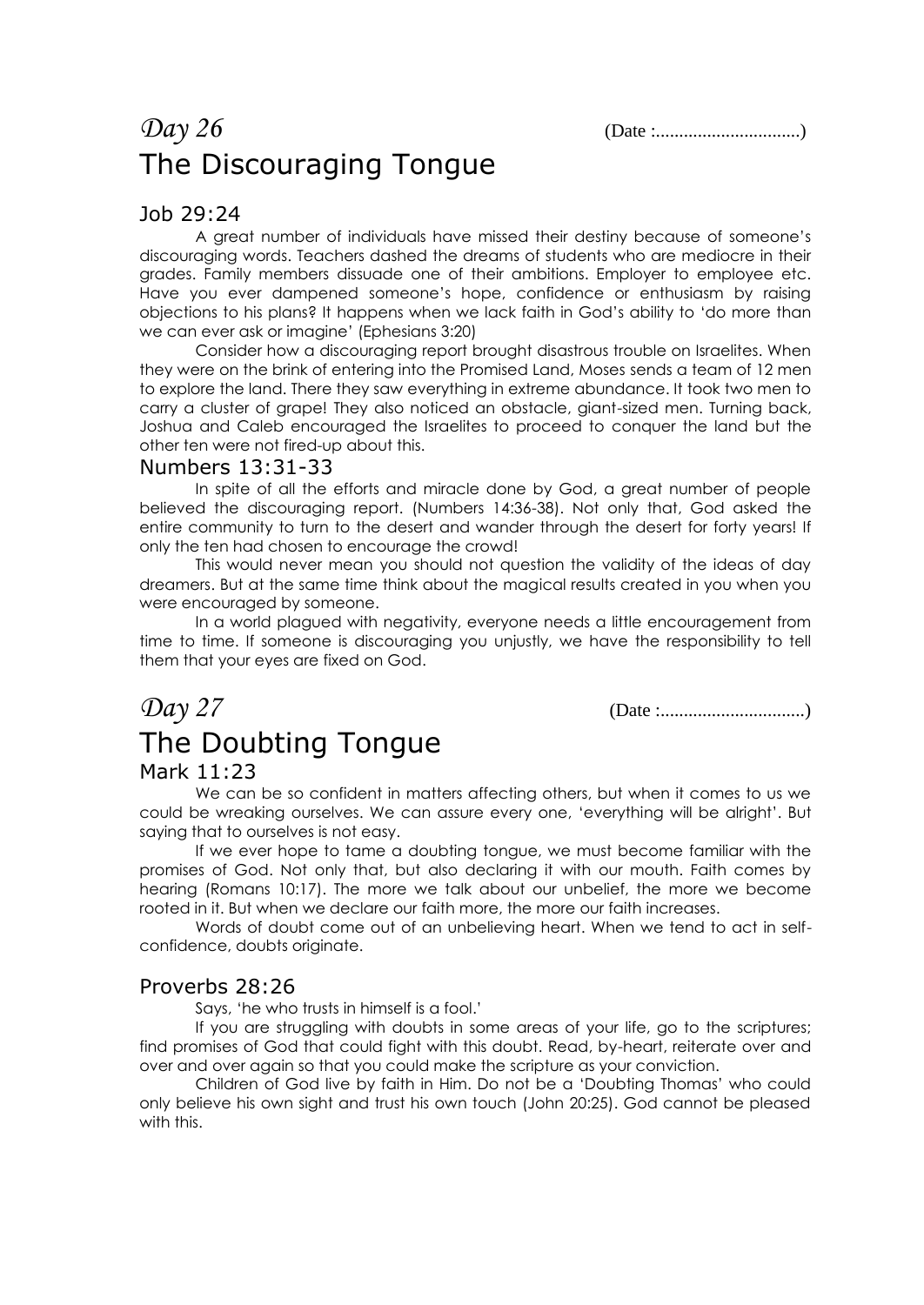## *Day 28* (Date :...............................) The Loquacious Tongue

#### Proverbs 10:19

Do you know someone who seemed to have diarrhea of the mouth? The talk goes on and on and on, from one topic to another? The word for this tongue is 'loquacious tongue', or in other words 'talkative tongue.' It is said about mostly woman who miss out the 'stop' sign, yet it is true with some men also.

It does not mean everyone needs to be a 'silent lamb' but should lead you to be quiet

#### 1 Thessalonians 4:11

If you have a gift to talk to people with their active attention on you, do talk about God and the wealth of the scriptures. This may lead many to righteousness.

You may be a man or woman of few words, yet when it comes to talk about God, you need to love to talk

*Day 29* (Date :...............................) The Indiscreet Tongue

#### Proverbs 2:11

After the great flood that destroyed most of the earth, Noah planted a vineyard. One day he got drunk and was lying down naked. When Noah's son Ham saw him in his tent, he went and told this to two of his brothers. (Genesis 9:22) The other sons Shem and Japheth took a garment, walked backward and covered their fathers nakedness, they did not look at Noah. Their discretion was a sign of maturity.

The discreet person shows prudence and wise self-restraint in speech and behavior.

Ham's indiscretion was costly for him. Noah later came to know what Ham did and the result was a curse on Ham.

It is not discreet for us to talk about other's secrets which we had found out and exposing it to everyone, rather we need to deal with that.

In church, we live in a close knit community. You might happen to see the 'naked truth' of some of our leaders or other disciples. Remember God put you there for a reason; He wants you to do what Nathan has done to David. (2 Samuel 12). Public announcements of others sins may cause severe damages to the body of Christ.

It is God's responsibility to punish the leader, because the leader was chosen by him. Same thing goes with a child of God.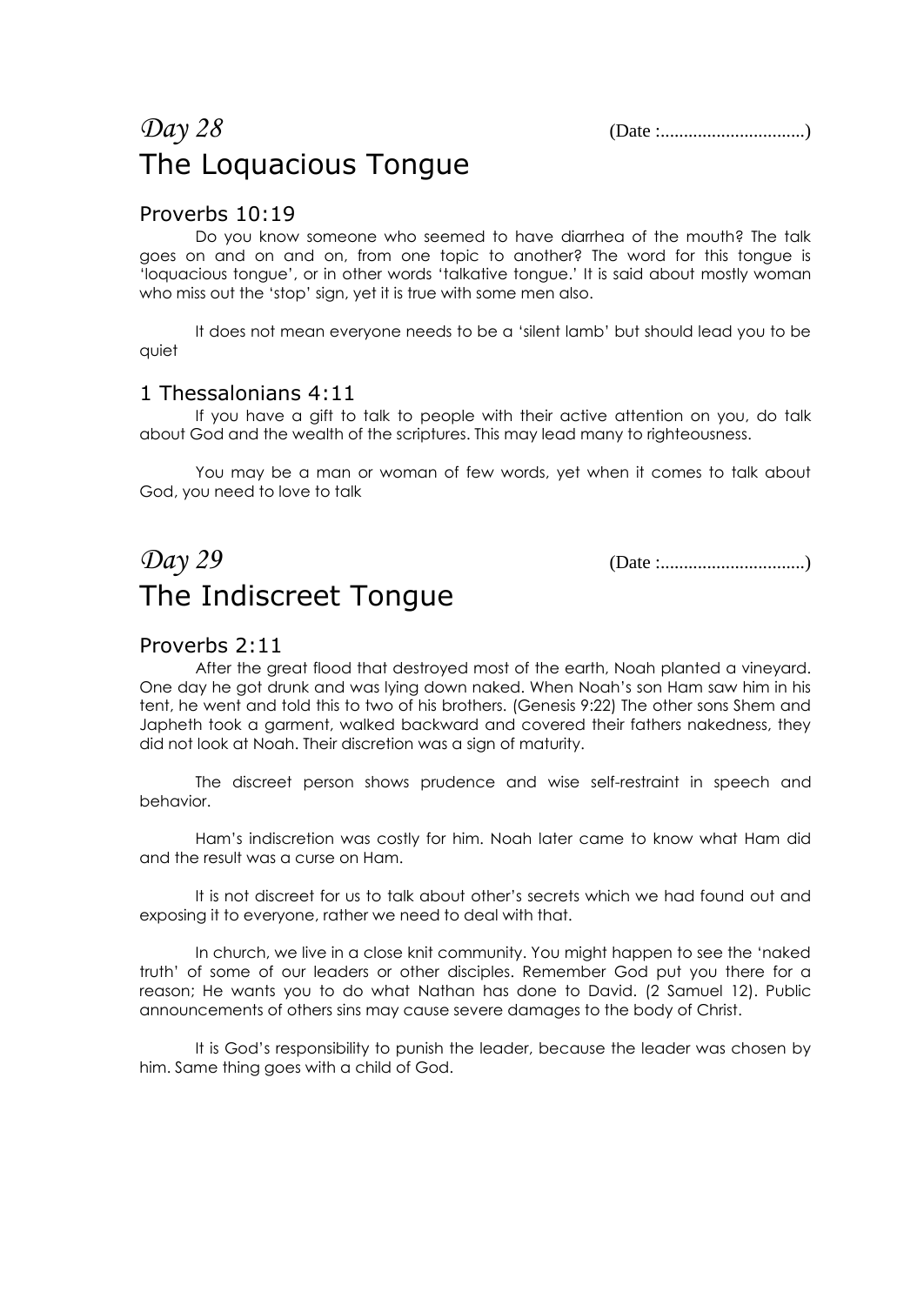### *Day 30* (Date :...............................) The Silent Tongue

#### Ecclesiastes 3:1-7

Reading all the above chapters may bring a feeling that I have to live with few words throughout my life time, if I tame my tongue! Talking is absolutely important to maintain relationships. What effective communication does to relationships is like what oxygen does to the body. All the previous chapters of this series highlighted various types of negative communications that has no value. In the same way improper silence has no value also.

Silence is not golden when it is retaliatory – which means expressing anger or displeasure with a situation. Silence is not the solution here, but confrontation. See Matthew 18:15

Keeping silence when you supposed to speak develops negativity in us – about the person who offended us. Moreover the offender may repeat the action again, causing us more pain.

Silence is not golden when we see someone we are conversing is involving us into slander and unwarranted criticism. We cannot let the fear of loosing relationship to control us to agree silently with what that person says.

Silence is not golden when you have the right to stop someone to fall into a pit, but you did not say anything to save the person. Silence sometimes is a signature of consent. (Numbers 30:3-5)

A Japanese proverb says, 'silent worms dig holes in the walls.' To keep silence when you supposed to be speaking is a sure way to dig big holes in your relationships.

### YOUR PERSONAL OBSERVATIONS & RESOLUTIONS